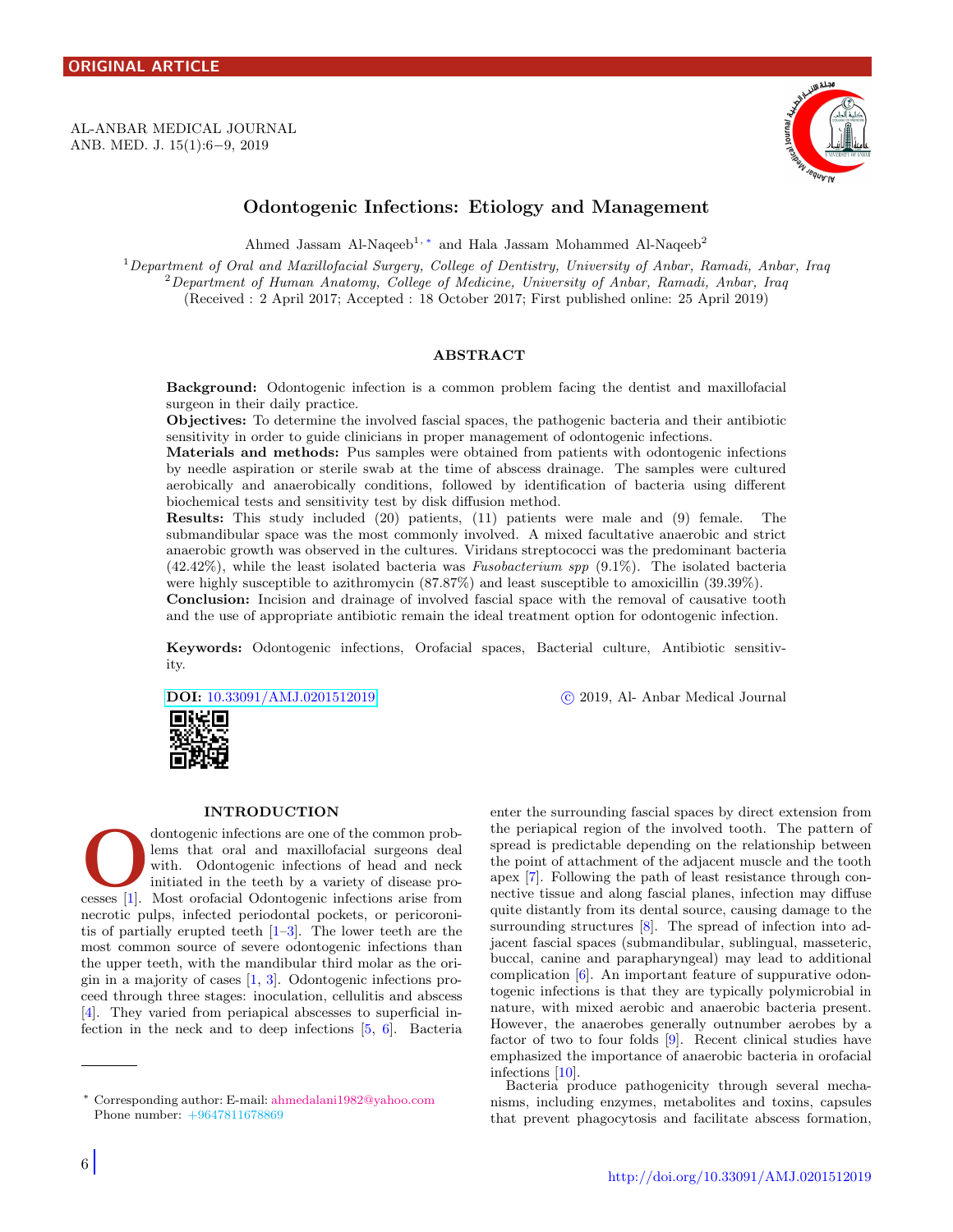tolerance to air, and synergism with other bacteria [\[3,](#page-3-0) [11\]](#page-3-8). Early recognition and management of orofacial infections is mandatory.(9) The treatment of odontogenic infections is based on 2 fundamental elements: mechanical-surgical management and antibiotic therapy [\[8,](#page-3-5) [12\]](#page-3-9). The majority of these infections is self limiting and may drain spontaneously. Due to the proximity of the central nervous system and respiratory passages, timely efforts are required to establish a patent airway, mechanical debridement, drainage and appropriate antimicrobial therapy [\[13,](#page-3-10) [14\]](#page-3-11). Surgical incision and drainage may obviate the use of antibiotics or may increase the effectiveness of the antibiotics as the vascular flow is restored [\[15\]](#page-3-12). Antibiotics used should be active against both aerobic and anaerobic bacteria [\[16\]](#page-3-13). Furthermore antibiotic prescription is empirical and based on the clinical condition of the patient in some individuals. As a result, bacterial resistance developed leads to inappropriate treatment [\[17\]](#page-3-14). Therapy failure may occur if the pathogens involved are resistant to the drug of choice. Antimicrobial susceptibility testing is performed to guide the clinician in decision making [\[18\]](#page-3-15).

The aims of this study are to determine the involved fascial spaces, the pathogenic bacteria and their antibiotic sensitivity in order to guide clinicians in proper management of odontogenic infections.

### MATERIALS AND METHODS

This study was conducted at Al-Yarmouk Teaching Hospital, Department of Oral and Maxillofacial surgery during the period from January to July 2016. A total of twenty patients suffering from facial swelling were included in this prospective study. The College of Medicine, University of Anbar gave the approval of the present study and an informed consent was taken from every subject. After history taking and careful clinical examination of the patient and investigations, those patients were diagnosed to have an odontogenic infection. Management of these patients by incision and drainage of involved fascial space together with extraction of causative tooth and prescription of antibiotics intravenous augmentin (amoxicillin/clavulanic acid 1.2 g 8 hourly) and intravenous metronidazole (500 mg 8 hourly). For children the doses were calculated according to weight of the patient. Pus samples collected either by direct aspiration with 5 ml syringe before abscess drainage or by sterile swab from the depth of wound after incision and drainage.

The pus sample was spread on blood agar plate and on MacConkey agar plate. After that, some of the plates were incubated under aerobic conditions at  $37^{\circ}$ C for 24 hours, and the other plates were incubated in an anaerobic jar at  $37^{\circ}$ C for 48 hours. Aerotolerance testing was used. The isolated bacteria were identified by observing colony characters; morphology was confirmed with gram staining [\[19\]](#page-3-16). The identification of the organism was done by using different biochemical tests including API strips. Antimicrobial susceptibility was done on Mueller-Hinton agar using the disc diffusion method [\[20\]](#page-3-17).

#### RESULTS

Among 20 patients, (11) were male (55%) and (9) were female (45%), with their age ranging from (5−60) years (Table [1\)](#page-1-0). The most common causative tooth in this study was a mandibular third molar (35%) followed by mandibular first molar (30%), while the least common offending teeth were mandibular deciduous first molar and maxillary lateral incisor (5%) for each (Table [2\)](#page-1-1). The submandibular space was most

<span id="page-1-0"></span>Table 1. Distribution of Patients with Different Age Groups.

| Age       | Number of patients |    |
|-----------|--------------------|----|
| $1 - 20$  |                    | 15 |
| $21 - 40$ | 13                 | 65 |
| $41 - 60$ |                    | 20 |

commonly involved (45%) followed by a buccal space (25%) (Table [3\)](#page-1-2). A total of (33) bacterial isolates obtained from 20 patients. Viridans Streptococci (42.42%) are prominent among isolated bacteria, followed by Prevotella spp (27.27%) (Table [4\)](#page-1-3). The gram-positive cocci (63.63%) are predominant isolated bacteria, while gram-negative bacilli account for (36.36%) of isolated bacteria in this study (Figure [1\)](#page-2-1). The bacterial susceptibility to antibiotic in this study are shown in Table [5.](#page-2-2) The bacterial susceptibility and resistance to antibiotic in this study are shown in figure [2.](#page-2-3)

<span id="page-1-1"></span>Table 2. Offending teeth in the Odontogenic infections in patients.

| Causative Teeth                  | Cases |     |  |
|----------------------------------|-------|-----|--|
| Mandible                         |       |     |  |
| Mandibular third molar           |       | 35  |  |
| Mandibular second molar          | 3     | 15  |  |
| Mandibular first molar           | 6     | 30  |  |
| Mandibular deciduous first molar |       | 5   |  |
| Maxilla.                         |       |     |  |
| Maxillary Canine                 | 2     | 10  |  |
| Maxillary Lateral incisor        | 1     | 5   |  |
| Total                            | 20    | 100 |  |

<span id="page-1-2"></span>Table 3. Site distribution of Orofacial Space Infection.

| Fascial Space       | Number of patients |     |
|---------------------|--------------------|-----|
| Submandibular space |                    | 45  |
| Buccal space        | 5                  | 25  |
| Submassetric space  | 2                  | 10  |
| Canine space        | З                  | 15  |
| Palatal space       |                    | 5   |
| Total               | 20                 | 100 |

<span id="page-1-3"></span>Table 4. Bacteria isolates from patients with Odontogenic infections.

| Organism                           | Number of isolates | $\%$  |
|------------------------------------|--------------------|-------|
| Viridans Streptococci <sup>*</sup> | 14                 | 42.42 |
| Peptostreptococcus spp             |                    | 21.21 |
| Prevotella spp                     | 9                  | 27.27 |
| Fusobacterium spp                  | З                  | 91    |

 $Streptococcus$  mutans (n=6),  $Streptococcus$  mitis (n=8)

## DISCUSSION

Most acute orofacial infections are odontogenic in origin [\[2\]](#page-2-4), in which microflora of the oral cavity are the causative agents when they enter normally sterile tissues [\[6\]](#page-3-3) and in the presence of predisposing factors like increased age and decreased patient immunity [\[13\]](#page-3-10). The anaerobic bacteria of the oral cavity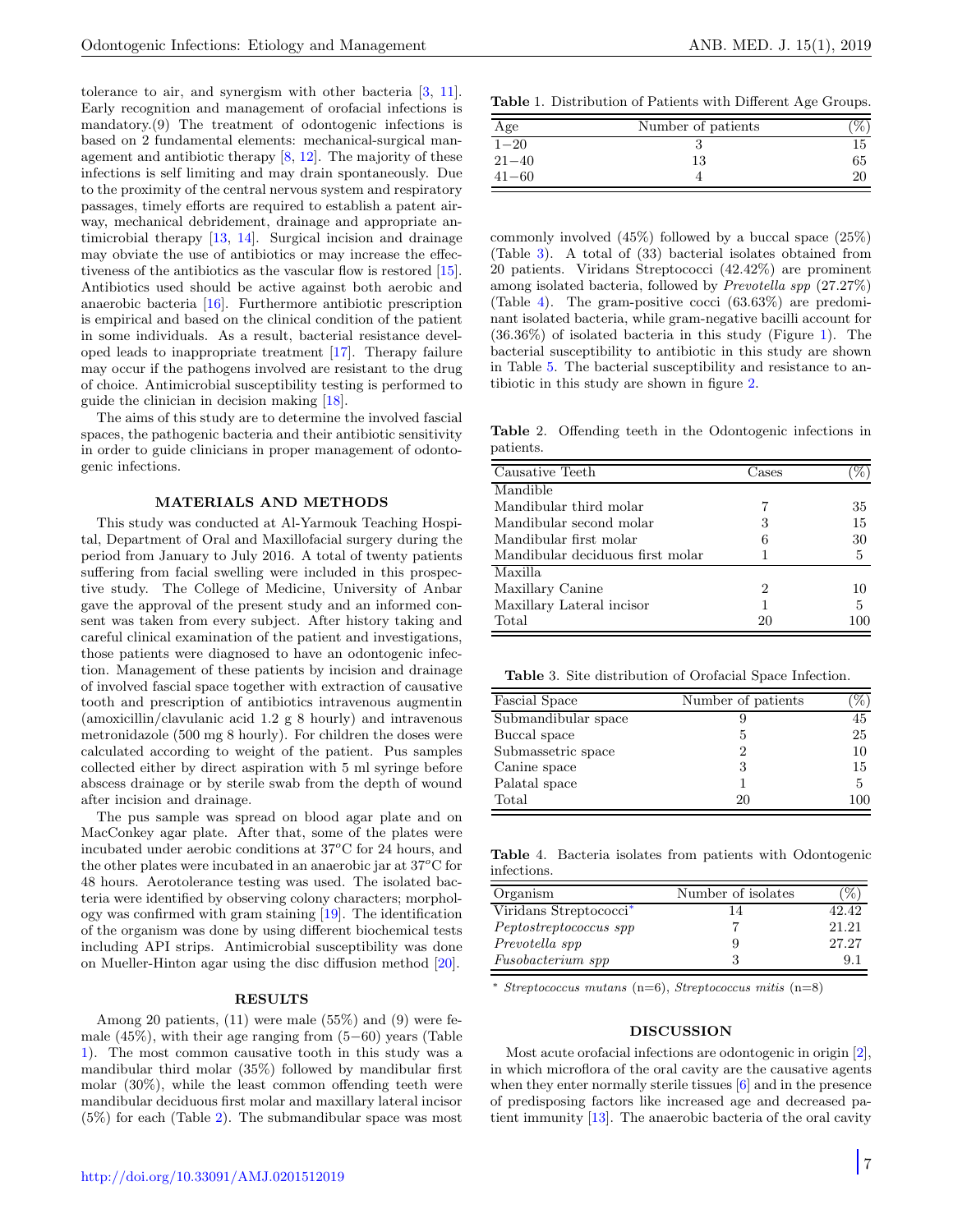Table 5. Distribution of antibiotic sensitivity according to bacterial strains.

<span id="page-2-2"></span>

| Organism                              |              | Amoxicillin Amoxicillin/clavulanic acid | Metronidazole | Clindamycin   | Azithromycin Doxycycline |              |
|---------------------------------------|--------------|-----------------------------------------|---------------|---------------|--------------------------|--------------|
| Viridans Streptococci $5(35.71\%)$    |              | $8(57.14\%)$                            | 4(28.57%)     | $10(71.42\%)$ | $12(85.71\%)$            | $9(64.28\%)$ |
| $Peptostreptococcus$ spp $4(57.14\%)$ |              | $5(71.42\%)$                            | $6(85.71\%)$  | $6(85.71\%)$  | $6(85.71\%)$             | $6(85.71\%)$ |
| Prevotella spp                        | $3(33.33\%)$ | $6(66.66\%)$                            | 7(77.77%)     | $6(66.66\%)$  | 8(88.88%)                | 7(77.77%)    |
| <i>Fusobacterium spp</i>              | $1(33.33\%)$ | $2(66.66\%)$                            | $2(66.66\%)$  | $3(100\%)$    | $3(100\%)$               | $2(66.66\%)$ |



<span id="page-2-1"></span>Figure 1. Distribution of isolated bacteria in the study.



<span id="page-2-3"></span>Figure 2. Susceptibility and resistance patterns of antibiotics.

which outnumber aerobic bacteria, therefore most of studies find the prevalence of anaerobic bacteria to be higher in odontogenic infections [\[21\]](#page-3-18). Early diagnosis and management of odontogenic infection is necessary to prevent the potential complication from infection spread to adjacent tissue [\[22\]](#page-3-19).

In present study, the male gender account for (55%) of the patients with male to female ratio (1.2:1). Similar gender distribution of patient with odontogenic infections was found in other studies [\[6,](#page-3-3) [12\]](#page-3-9) the age group most commonly involved was (21−40) year (65%) this finding was similar to another study [\[23\]](#page-3-20). There are no studies that show if age has an impact on incidence fascial space infections [\[24\]](#page-3-21).

The findings of the study are consistent with other studies where submandibular space is the most predominant, followed by the buccal space abscesses [\[15,](#page-3-12) [24\]](#page-3-21) and disagreement other study that show the buccal space was most commonly involved followed by submandibular and canine space [\[23\]](#page-3-20). This was attributed to the spreading of infection is depending on the position of roots in relation to the muscle attachment (mylohyoid, buccinators) and the thin lingual cortical plate in mandible and thin buccal cortical plate in maxilla through which the infection spread [\[24\]](#page-3-21). The isolated bacteria in the current study consisted of mixed facultative anaerobic and strict anaerobic bacteria. This result is in accordance with other studies [\[12\]](#page-3-9). This finding may be due to the fact that odontogenic infection is caused by the interdependence and synergism in the metabolism of a variety of microorganisms, so that the metabolism and respiration of aerobic bacteria depletes oxygen and provide a suitable environment for anaerobic growth [\[13,](#page-3-10) [23\]](#page-3-20).

In this study, the strict anaerobe bacteria outnumber facultative bacteria by a ratio of 1.4:1 which is close to the ratio of other studies which varies between 1.5−3:1 [\[25–](#page-3-22)[27\]](#page-3-23). In the present study, the predominant isolate was Viridans Streptococci and it is in agreement with previous studies [\[6,](#page-3-3) [15,](#page-3-12) [28\]](#page-3-24).

The study revealed most of isolated bacteria were sensitive to azithromycin (87.87%) which in accordance to another study where the susceptibility to azithromycin was  $(90\%)[6]$  $(90\%)[6]$ . The least sensitivity reported in our study was to Amoxicillin (39.39%) this result in accordance to another study [\[18\]](#page-3-15), because abuse of amoxicillin by patients that lead to appearance of bacterial strains resistant to this antibiotic.

In conclusion, incision and drainage of involved fascial space with the removal of causative tooth and the use of appropriate antibiotic remain the ideal treatment option for Odontogenic infection.

## CONFLICT OF INTEREST

The authors declare there is no conflict of interest.

# **REFERENCES**

<span id="page-2-0"></span>[1] T. R. Flynn, R. M. Shanti, M. H. Levi, A. K. Adamo, R. A. Kraut, and N. Trieger. Severe odontogenic infections, part 1: prospective report. J. oral Maxillofac. Surg., 64(7):1093-1103, 2006.

<span id="page-2-4"></span>[2] G. K. B. Sandor, D. E. Low, P. L. Judd, and R. J. Davidson. Antimicrobial treatment options in the manage